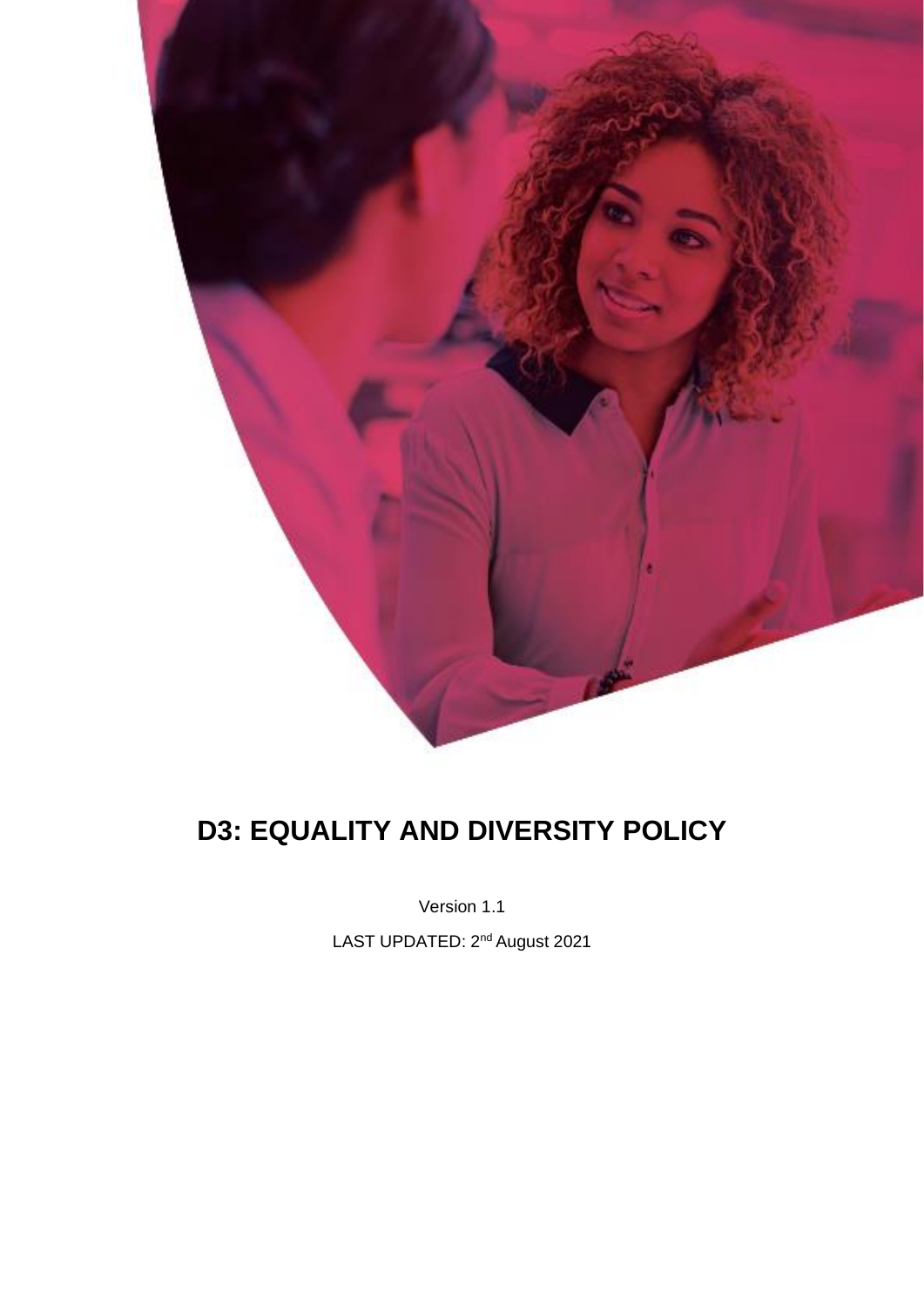

# **TABLE OF CONTENTS**

| $1_{-}$ |  |
|---------|--|
| 2.      |  |
| 3.      |  |
|         |  |
|         |  |
|         |  |
|         |  |
|         |  |
| 4.      |  |
| 5.      |  |
| 6.      |  |
| 7.      |  |
| 8.      |  |
| 9.      |  |
| 10.     |  |
| 11.     |  |
| 12.     |  |

Authorised by: S Benson-Cooper, CEO - ACCIPIO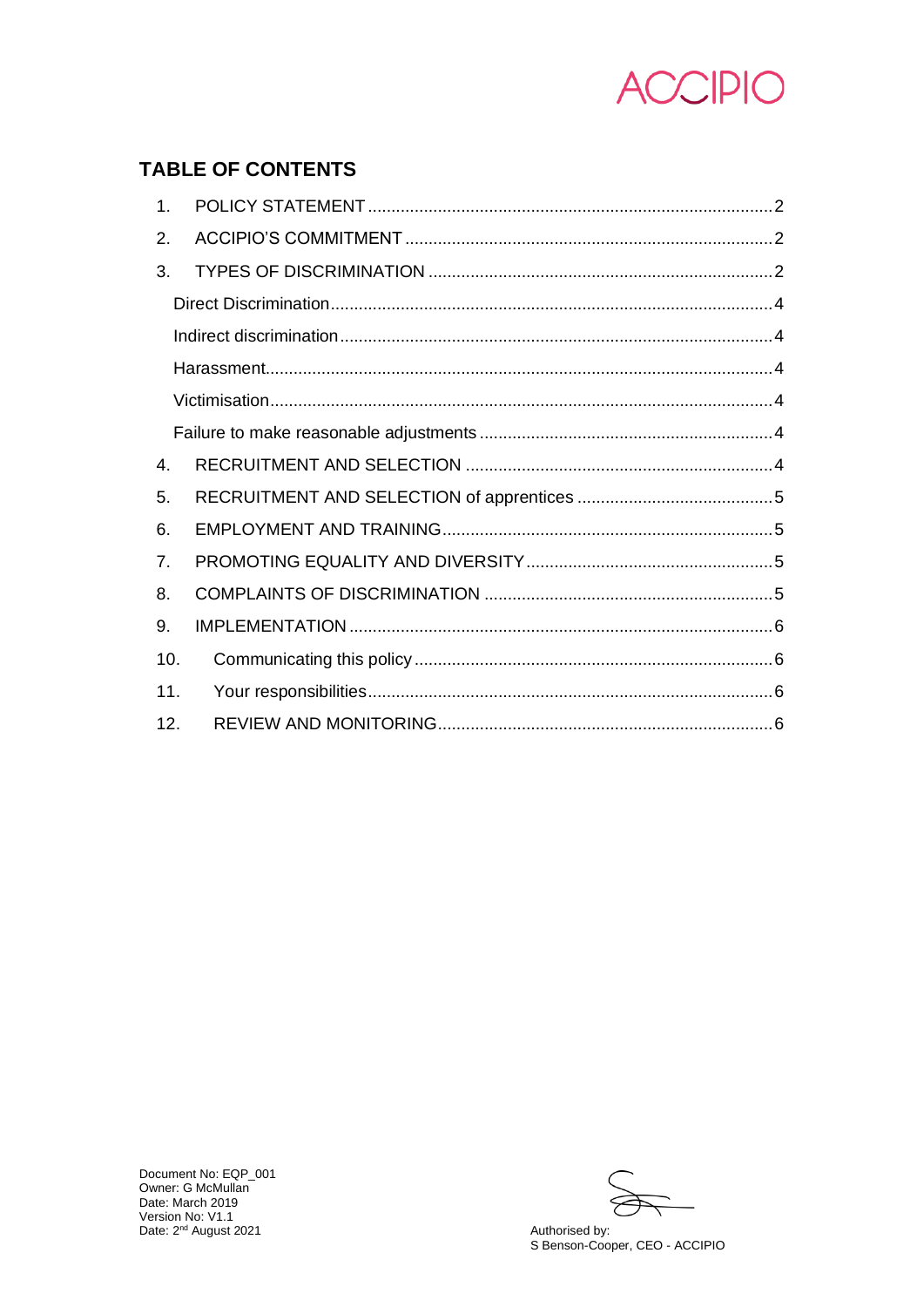

## **1. POLICY STATEMENT**

Accipio is committed to combating discrimination and encourages diversity amongst our workforce. Our aim is that our workforce will be representative of society and that each Employee feels respected and able to give of their best.

To that end the purpose of this policy is to set out a framework towards equality and fairness for all in our employment. Accipio will not discriminate against any individual (employed or not) on grounds of gender, pregnancy, gender reassignment, marital or civil partner status, race, ethnic origin, colour, nationality, national origin, disability, sexual orientation, religion, belief or age (the "Prohibited Grounds"). Accipio opposes all forms of unlawful and unfair discrimination against any employee, former employee, learner, visitor, client, customer or supplier.

All Employees, whether part-time, full time, temporary or permanent, will be treated fairly and with respect. Selection for employment, terms and conditions of employment, opportunities for promotion, appraisals, training or any other benefit will be based solely on merit, aptitude and ability. All Employees will be helped and encouraged to develop their full potential and the talents and resources of the workforce will be fully utilised to maximise the efficiency of the organisation.

Accipio also opposes all forms of discrimination in the provision of goods, facilities or services to customers.

*This policy should be read along with our policies on Safeguarding, Health & Safety, Lone Working, Recruitment, PREVENT, Promoting British Values and your staff handbook.*

## **2. ACCIPIO'S COMMITMENT**

To create an environment in which the contributions of all our staff and learners are recognised and valued.

Every Employee and learner are entitled to a working or learning environment that promotes dignity and respect to all. No form of intimidation, bullying or harassment whether by employees, suppliers or customers of Accipio will be tolerated.

Training, development and progression opportunities are available to all staff.

Equality in the workplace is good management practice and makes sound business sense.

Accipio will periodically review all our employment practices and procedures to ensure fairness and equality.

# **3. TYPES OF DISCRIMINATION**

Discrimination can take different forms; it may be direct or indirect and occur intentionally or unintentionally.

S Benson-Cooper, CEO - ACCIPIO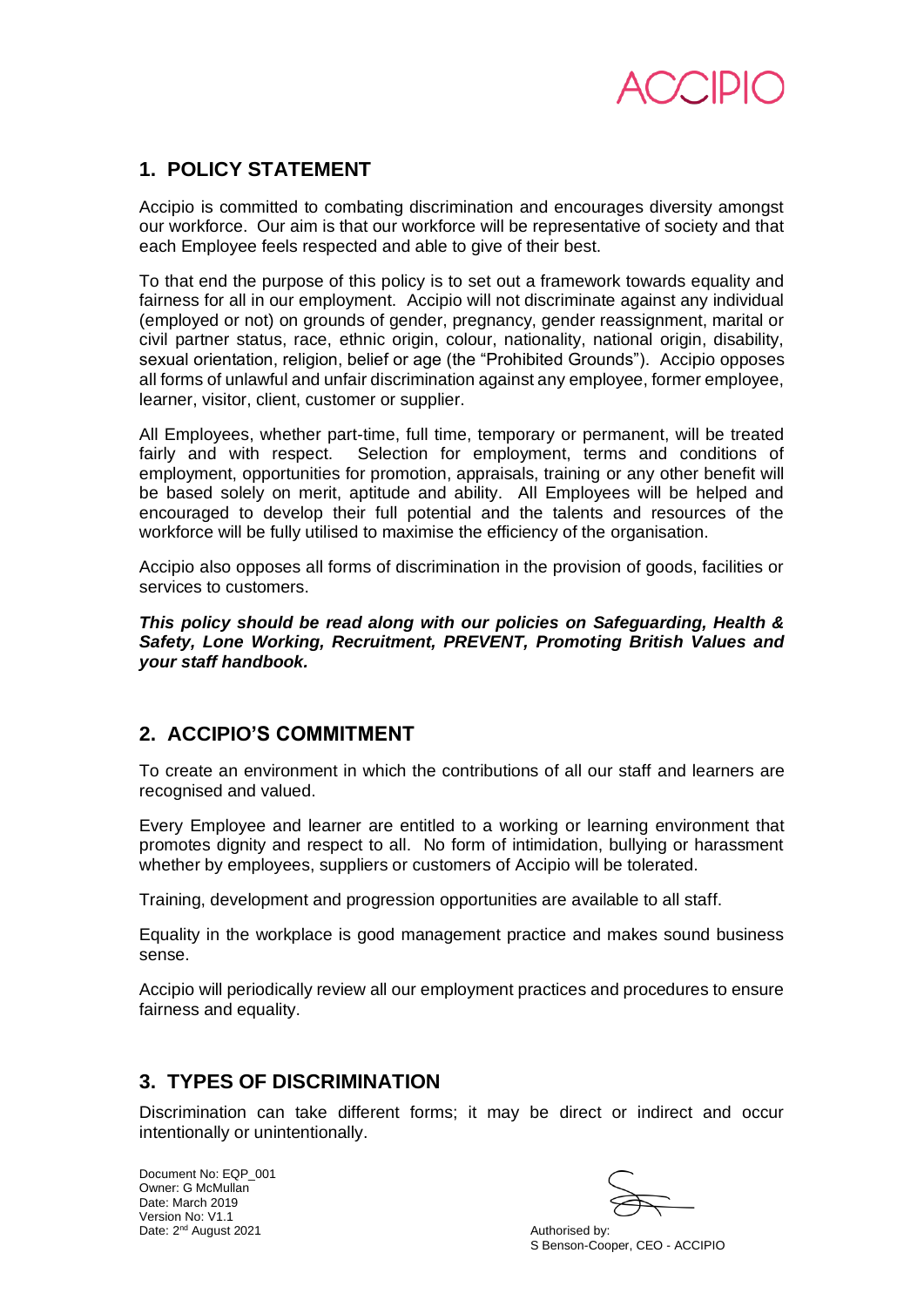

S Benson -Cooper, CEO - ACCIPIO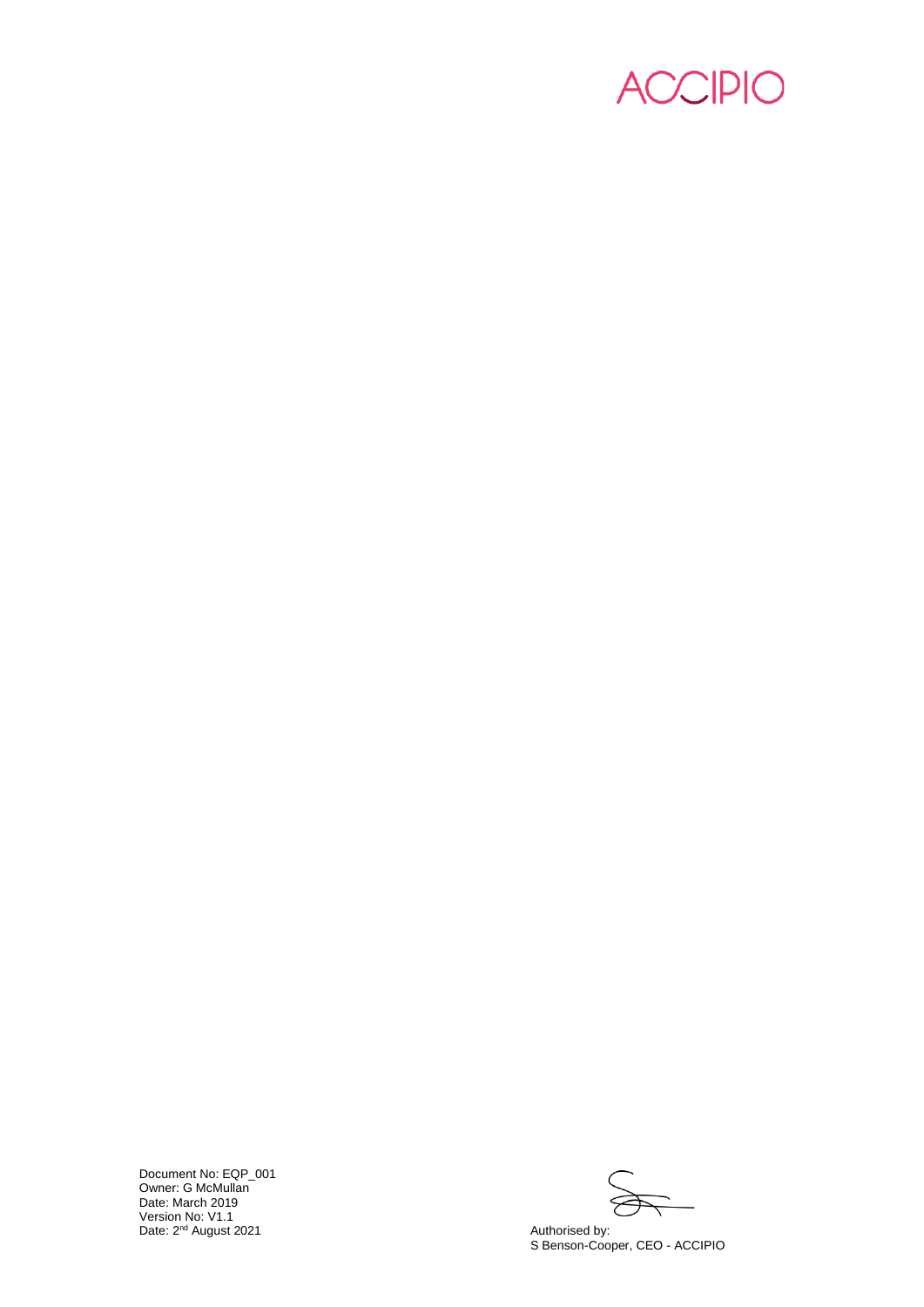

## **Direct Discrimination**

Direct discrimination occurs where a person treats another less favourably for a reason/s related to one or more of the Prohibited Grounds. For example, a woman is denied a promotion because she is pregnant.

## **Indirect discrimination**

Indirect discrimination takes place where an unjustified provision, criterion or practice is applied which has a disproportionate adverse impact on people, e.g. of a particular sex, and it cannot be objectively justified, and which is to an employee's detriment who belongs to that particular sex. For example, requiring all employees to work full time could amount to indirect discrimination against women, if the requirement cannot be justified for a reason unconnected to gender, as proportionately fewer women will be able to meet this requirement compared to the proportion of men.

## **Harassment**

Harassment happens where someone engages in unwanted conduct, based on one of the Prohibited Grounds, which has the purpose or effect of violating someone else's dignity or creating an intimidating, hostile, degrading, humiliating or offensive environment, even if this was not the intention of the perpetrator. Harassment may include offensive jokes, personal insults, persistent criticism, unwanted physical conduct or "freezing" someone out.

#### **Victimisation**

Victimisation occurs where someone is treated less favourably because they have raised a discrimination complaint, or assisted someone else in doing so. For example, refusing to provide a reference for a former employee who made an age discrimination claim.

## **Failure to make reasonable adjustments**

Where an Employee is disabled, Accipio is required to make reasonable adjustments to the premises or employment arrangements (e.g. work station. hours of work, duties etc) where such premises or arrangements put a disabled employee at a substantial disadvantage. If Accipio fails to do so, this could amount to disability discrimination.

## **4. RECRUITMENT AND SELECTION**

Accipio recognises the benefits of having a diverse workforce and will take steps to ensure that:

- (a) It endeavours to recruit from the widest possible pool of qualified candidates;
- (b) Employment opportunities are open and accessible to all on the basis of their individual qualities and personal merit;
- (c) Where appropriate, positive action measures are taken to attract applications from all sections of society;
- (d) Selection criteria and processes do not discriminate on any of the Prohibited Grounds;
- (e) All recruitment agencies acting for Accipio will be made aware of its requirement not to discriminate and to act accordingly;

S Benson-Cooper, CEO - ACCIPIO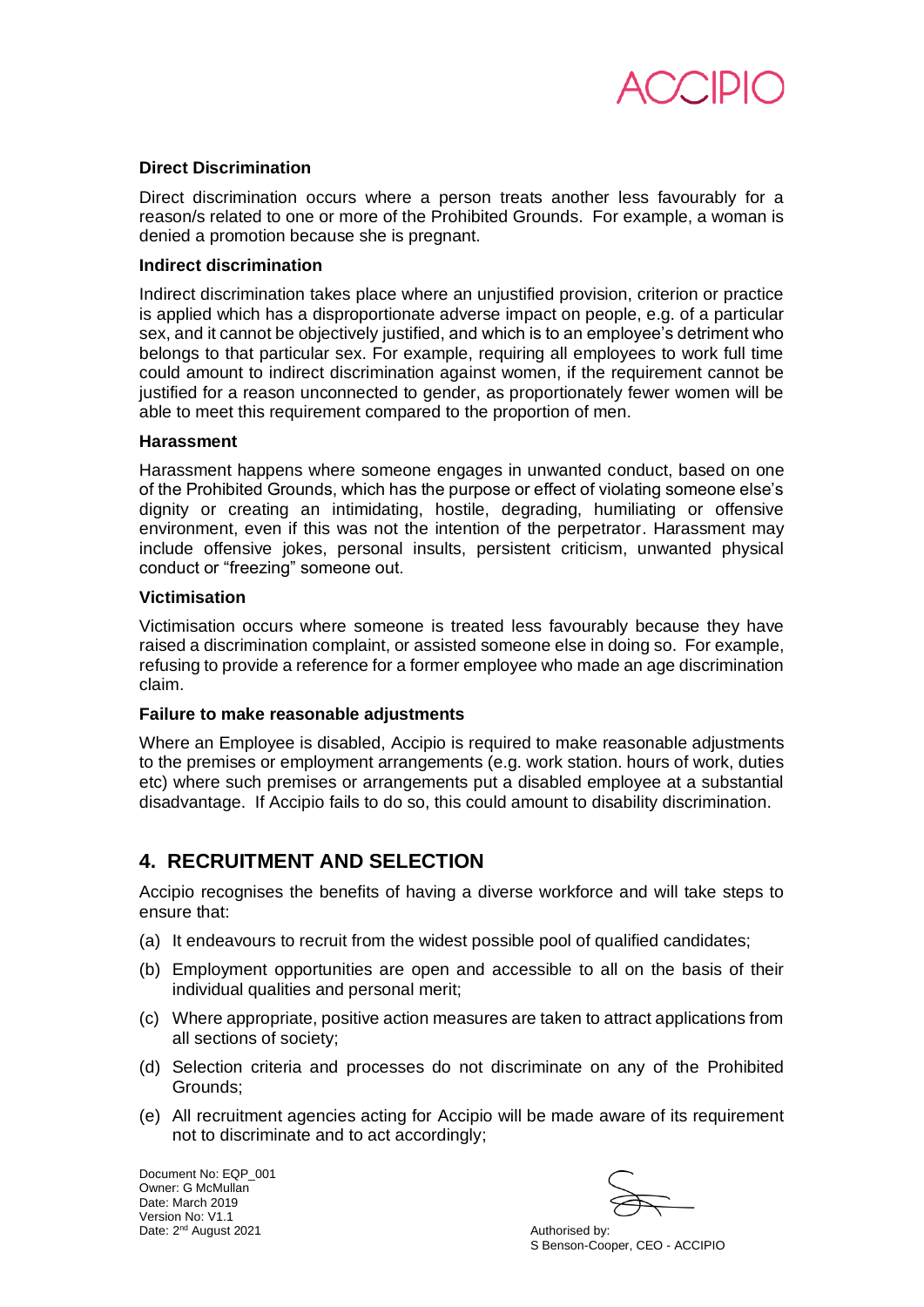

(f) Ensure that all job profiles are fair and contain no prejudice or criteria to disqualify someone.

# **5. RECRUITMENT AND SELECTION OF APPRENTICES**

Accipio recognise the benefits of having a diverse and flourishing student and learner population. ACCIPIO shall not hinder nor put barriers in place for any learner wishing to enrol on a programme with us.

Our application process is standard, and every potential student will go through the same initial assessment, onboarding and induction process. Covering this policy and other important policies.

We encourage our learners and our apprentices to take part in academic debate and share opinions and ask questions.

All our staff are Disclosure and Barring Service checked.

## **6. EMPLOYMENT AND TRAINING**

Accipio will treat all Employees and job applicants equally and fairly and not discriminate against them. This will, for example, include arrangements for recruitment and selection, terms and conditions of employment, access to training opportunities, access to promotion and transfers, grievance and disciplinary processes, demotions, selection for redundancies, dress code, references, bonus schemes, health and safety, work allocation and any other employment related activities.

# **7. PROMOTING EQUALITY AND DIVERSITY**

Accipio is committed to promoting equality and diversity in Accipio. All Employees at every level will be informed of this policy and will be provided with equality and diversity training appropriate to their needs and responsibilities. All those who act on Accipio's behalf will be expected to pay due regard to the policy when conducting business on our behalf, and should be informed of this policy if appropriate. In all its dealings, including those with suppliers, contractors and recruitment agencies, Accipio will seek to promote the principles of equality and diversity. Accipio will make every effort to reflect its commitment to equality and diversity in its marketing and communication activities.

# **8. COMPLAINTS OF DISCRIMINATION**

## **Employees raising a complaint**

If an Employee or learner wishes to raise a complaint of discrimination or harassment, please refer to Accipio's Grievance Procedure. Accipio will investigate all complaints of discrimination or harassment made by Employees, customers or other third parties and will take disciplinary action wherever appropriate. The complainant will be informed of the outcome of those investigations.

S Benson-Cooper, CEO - ACCIPIO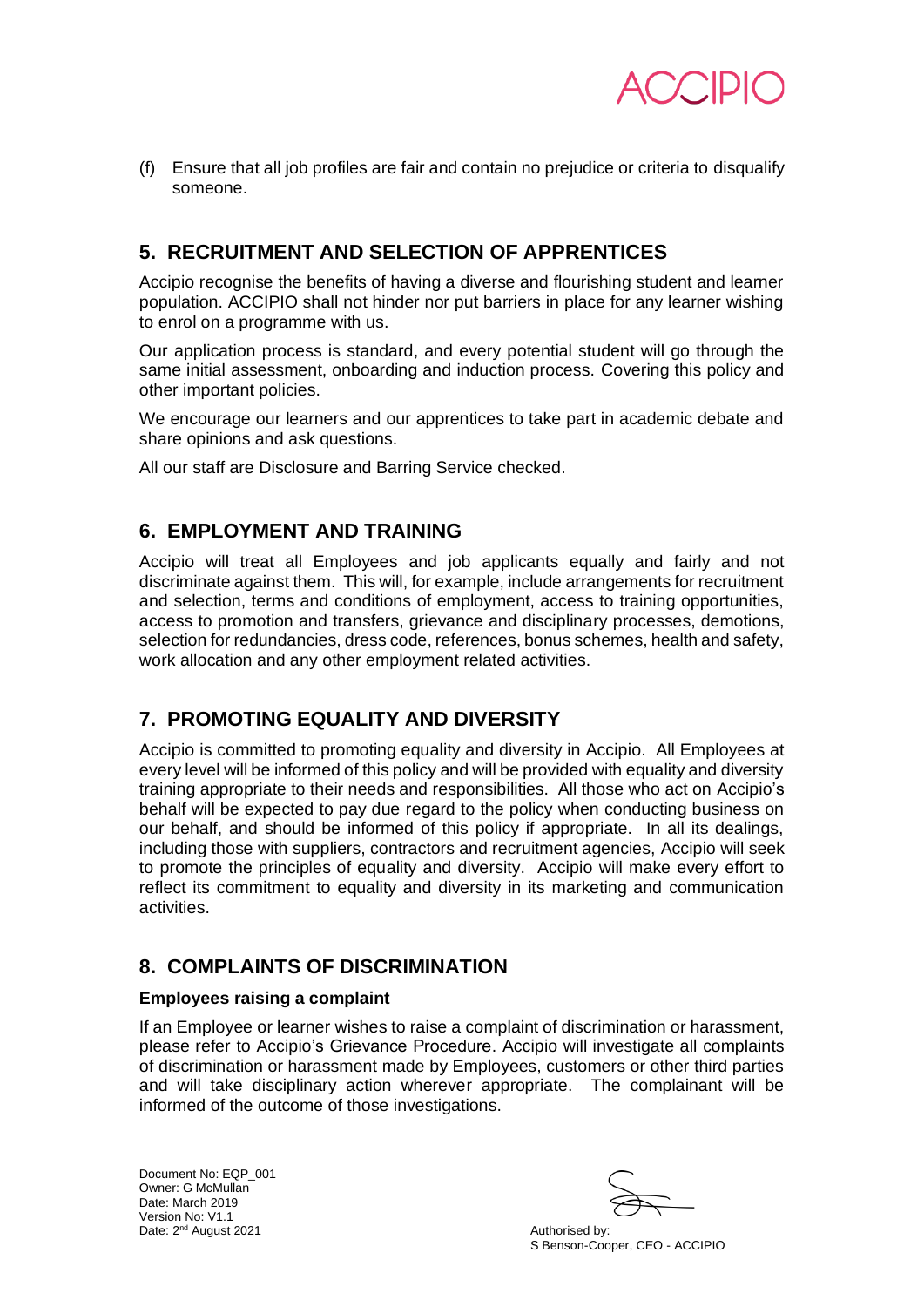

## **9. IMPLEMENTATION**

All Employees should carefully familiarise themselves with this policy and act in accordance with its terms at all times.

Accipio will not tolerate discrimination or harassment of any kind. Breaches of this policy will lead to disciplinary action and could amount to gross misconduct justifying summary dismissal. Please refer to the Disciplinary Policy.

# **10. COMMUNICATING THIS POLICY**

ACCIPIO will use several ways to communicate this policy to staff, visitors, learners, employers, and others. We want to make sure that everyone:

- Understands our commitment to equality and diversity;
- Understands their roles and responsibilities;
- Know where to seek information, advice and guidance

How will we do this?

- During induction and sign up processes with apprentices and employers
- Staff training and update meetings
- Information contained within employer and apprentice handbooks/guides
- During reviews of progress
- **Newsletters**

# **11. YOUR RESPONSIBILITIES**

Every employee is required to assist ACCIPIO to meet our commitment to provide equal opportunities in employment and avoid unlawful discrimination.

Employees can be held personally liable as well as, and in place of ACCIPIO for any act of unlawful discrimination. Employees who commit serious acts of harassment may be quilty of a criminal offence.

Acts of discrimination, harassment, bullying or victimisation against any employee, customer, learner or other stakeholders are disciplinary offences and will be dealt with under the ACCIPIO disciplinary procedure. Discrimination, harassment, bullying or victimisation may constitute gross misconduct and could lead to summary dismissal without notice.

You can whistle blow to our main Whistleblowing senior contact, Karly Lattimore. Her details can be found in our Whistleblowing policy.

# **12. REVIEW AND MONITORING**

The Directors have overall responsibility for the effective operation of this policy and will review it on a regular basis, and keep it updated to reflect changes in the law.

Accipio will monitor the ethnicity, gender and number of people with disabilities within the existing workforce and the pool of job applicants. This policy will be amended in

S Benson-Cooper, CEO - ACCIPIO